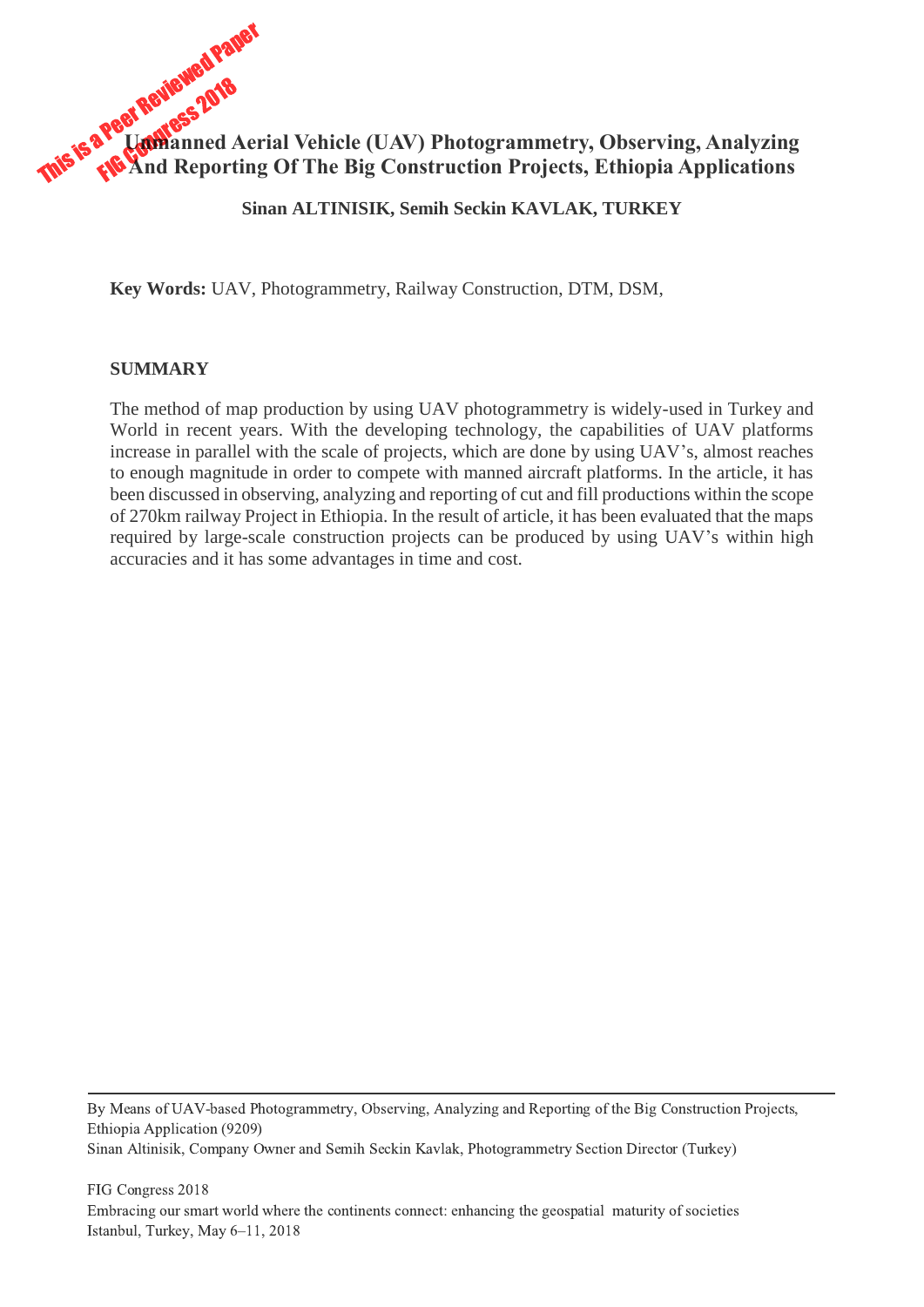# **Unmanned Aerial Vehicle (UAV) Photogrammetry, Observing, Analyzing And Reporting Of The Big Construction Projects, Ethiopia Applications**

## **Sinan ALTINISIK, Semih Seckin KAVLAK, TURKEY**

## **1. INTRODUCTION**

## **1.1. UAV Based Photogrammetry**

UAV based systems; owing to cost-effective positional data, in the field of geoscience, every day it draws more attention. With the developing platforms and the software used, the usage areas of UAV in the mapping sector are rapidly increasing day by day.

There are many current applications for UAV in photogrammetry and remote sensing, and that the current trend in increasing demand for UAV geospatial systems appears unstoppable (Colomina, I.,2014).

### **1.2 History**

UAV-based remote sensing studies have been carried out for many decades. In the late 1970's fixed wing remote controlled aircrafts have been investigated for first motorized UAV photogrammetry experiments (Przybilla, H. at al, 1979).

In our country, it has started to be used for the last seven years. Despite the fact that it is used very shortly in our country, the size and number of the projects realized with UAV based photogrammetry are rapidly increasing thanks to the capabilities of the UAV platforms.

Recently, unmanned aerial vehicles (UAVs) have evolved to off-the-shelf platforms for remote sensing applications and photogrammetric data acquisition. Early work started back in the 2000 with mainly model air-planes and helicopters (Hongoh, D., 2001).

The reason why the UAV system is so important is that UAV systems that integrate with GNSS technology support RTK (Real Time Kinematic) and PPK (Post Process Kinematic) measurement methods.

### **1.3 Usage Areas**

Thanks to the speed, cost and accuracy advantages provided by the UAVbased photogrammetry, UAV systems are used in every area in which mapping are needed commonly. Following items can be considered as the main application areas.

By Means of UAV-based Photogrammetry, Observing, Analyzing and Reporting of the Big Construction Projects, Ethiopia Application (9209)

Sinan Altinisik, Company Owner and Semih Seckin Kavlak, Photogrammetry Section Director (Turkey)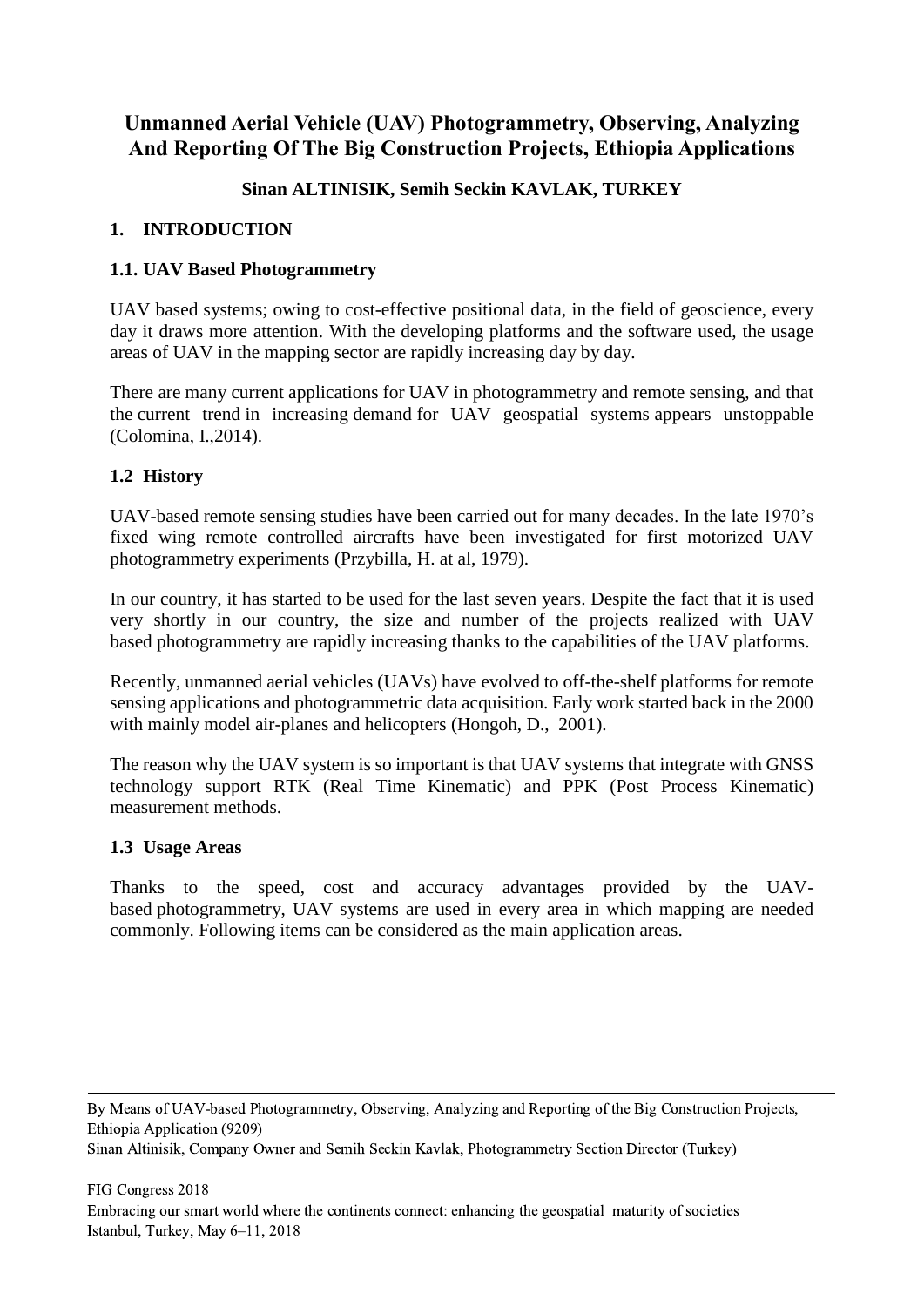- Orthophoto and Current Map Production
- Construction Mapping / Production Monitoring Reporting
- Monitoring of Disaster Areas
- Military Purpose Map and Orthophoto Productions

### **1.4 Software Used**

The most important component of the software required for mapping with the UAVbased photogrammetry is the photogrammetric bundle block adjustment software that calculates the geodetic coordinates (X, Y, Z) of the photo center points and orientation Yaw, Pitch, Roll angles (Omega, Phi, Kappa).

Another factor that affects accuracy is the accurate and precise calculation of camera parameters. This is primarily related to the calibration/quality of the camera and lens used, and the adjustment software also has a direct impact. By means of the camera parameters obtained as a result of the adjustment of the captured aerial photographs, the distortions in the images are eliminated and the desired accuracies are obtained.

The related softwares use mostly the "Bundle Block Adjustment" method. The most common softwares being used are listed below.

| <b>Software</b>          | <b>Country</b> |
|--------------------------|----------------|
| Pix4D                    | Sweden         |
| <b>Agisoft Photoscan</b> | Russia         |
| Menci Photogrametry      | Italy          |
| 3DF Zafyr Aerial         | Italy          |

Table-1: UAV Software

The softwares used generally produces similar results. Based on the comparison results obtained in our previous tests, Pix4D software is preferred in our projects.

By Means of UAV-based Photogrammetry, Observing, Analyzing and Reporting of the Big Construction Projects, Ethiopia Application (9209)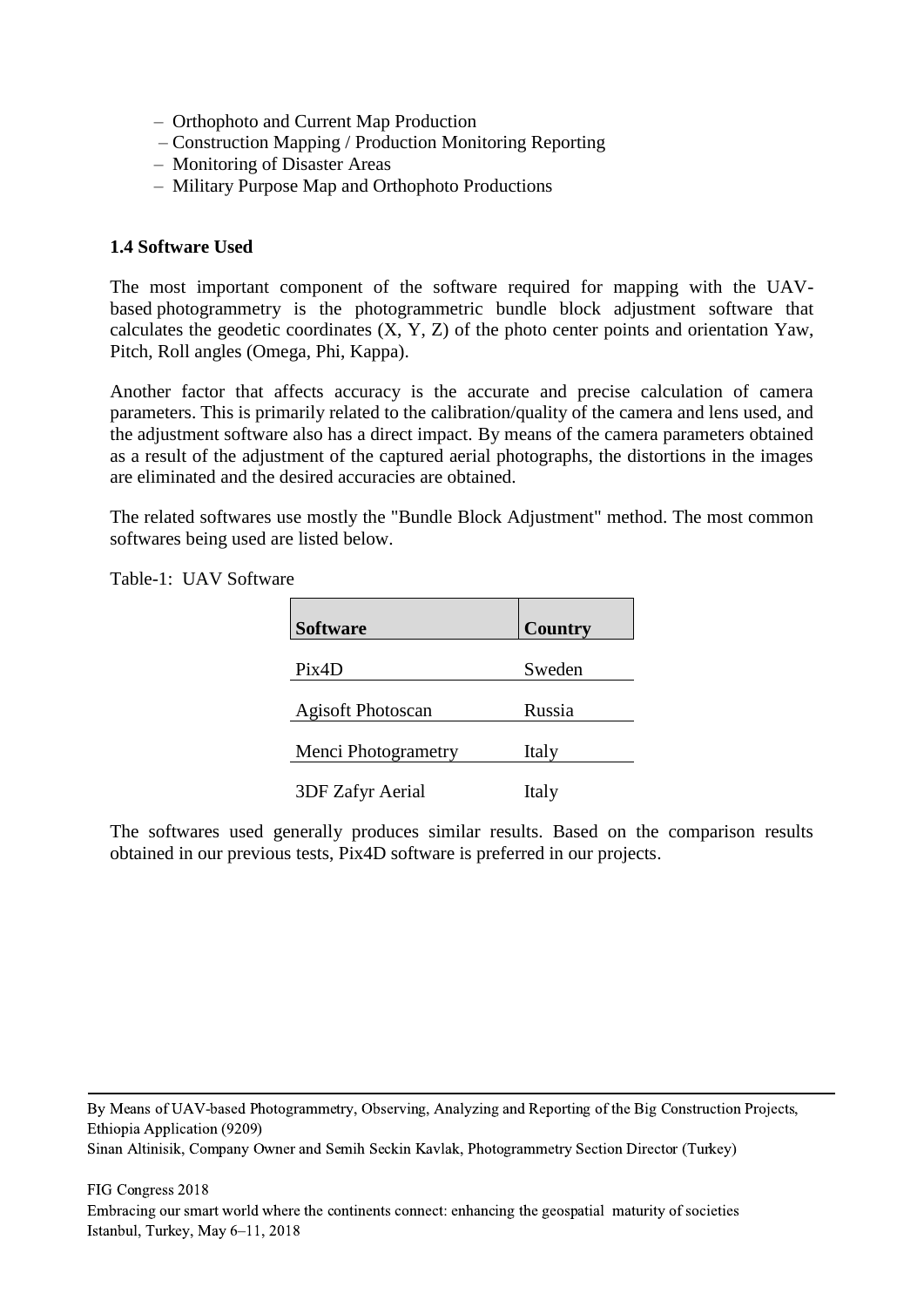## **2. ETHIOPIA RAILWAY PROJECT**

#### **2.1 Project Area**

The project area (Fig. 1) consists of a total of 270 km of railway construction routes between the Awash and Weldia regions in Ethiopia.



Figure-1: Project Route

#### **2.2 Why Project Needed**

Due to the fact that the ongoing excavation works in the project area are fragmented and the duration of project construction is short, some weaknesses such as monitoring of production made and budgeting are experienced.

Due to the short duration of the construction works compared to the project size and many worker working on the site at the same time, the construction works continue along the route very quickly. Within the scope of fast ongoing construction works, the following requirements were needed;

- Early detection of erroneous construction
- Controlling payments made for subcontractors
- Linking the building process with the project calendar in a more healthy way
- Contributing to team/equipment planning by calculating remaining quantities
- More effective management of the project budget.

It has been decided to make precise maps with UAV, in the direction of all these needs. The main reasons for choosing UAV can be listed as follows:

- Mobilization of the UAV system is easy, fast and less costly
- Flight permits of the UAV system are much easier and faster
- They are affected much less than meteorological conditions

With this project, it is aimed to monitor and report of production on the construction site by making flights at intervals of two months. This will ensure that the top management is able to make a health decision on issues such as updating the project budget, progress payments and revision of the project plan.

By Means of UAV-based Photogrammetry, Observing, Analyzing and Reporting of the Big Construction Projects, Ethiopia Application (9209)

Sinan Altinisik, Company Owner and Semih Seckin Kavlak, Photogrammetry Section Director (Turkey)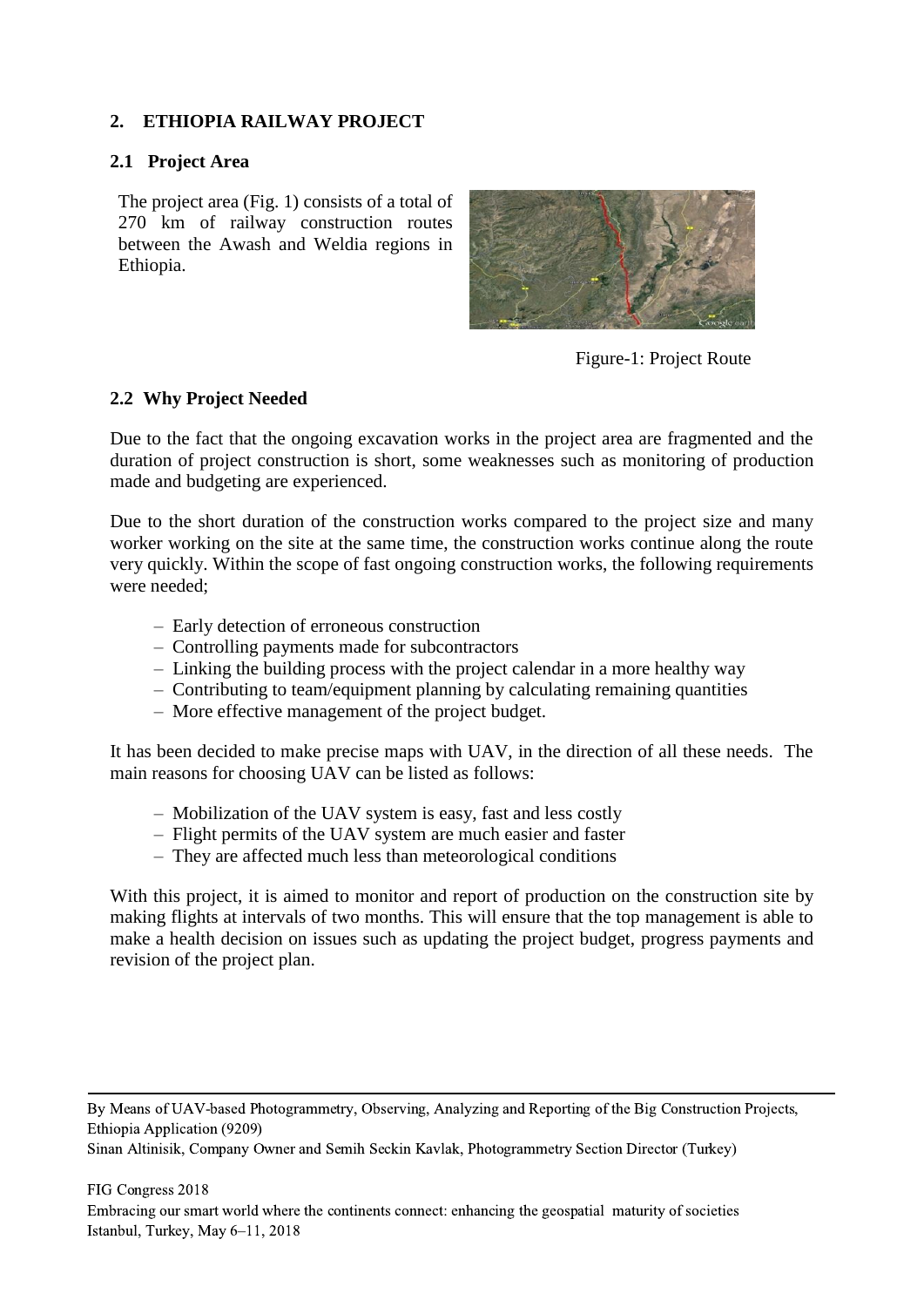## **3 PROJECT PHASES**

In carrying out the project, the following work steps were followed.

### **3.1 Determination of Project Requirements**

Project parameters were determined by taking the following criteria into consideration.

- Project purpose and size
- Topography and meteorological conditions
- Relevant civil aviation regulation
- Target accuracy/precision values, project duration, budget and expected products

The specified project parameters are as follows;

Table-2: Project Parameters

| <b>Parameter</b> | <b>Value</b>                       |
|------------------|------------------------------------|
| Project Length   | 270km                              |
|                  |                                    |
| Corridor Width   | 80 m-340 m                         |
|                  |                                    |
| Photo GSD        | 5cm                                |
| Flight Height    | 205m                               |
|                  |                                    |
| Target Accuracy  | $<10$ cm (horizontal and vertical) |

#### **3.2 Jeodetic Works**

In the project area, in addition to the currently used ground control points (GCP) for the construction works, new control points (Fig. 2) have been established.

By Means of UAV-based Photogrammetry, Observing, Analyzing and Reporting of the Big Construction Projects, Ethiopia Application (9209) Sinan Altinisik, Company Owner and Semih Seckin Kavlak, Photogrammetry Section Director (Turkey)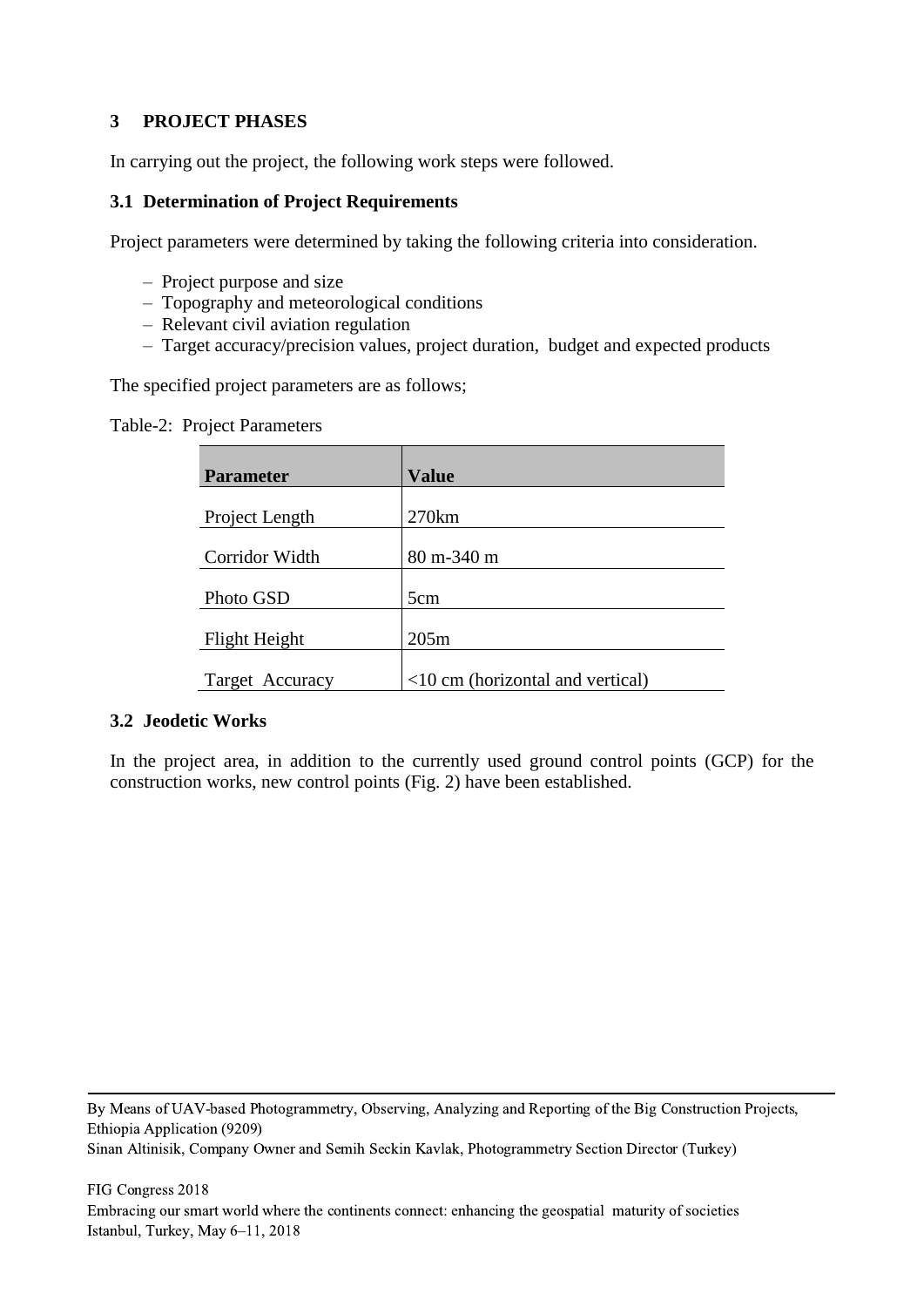

Figure-2: A Few Examples of Ground Control Points Air Marking

Approximately in every 500 m, GCP's are established and the geodetic coordinates of these points are determined by the RTK (Real Time Kinematic) measurement method. In the RTK measurement method, the Ground Control Points which previously produced by the static method have been installed as bases and the new points have been coordinated with the RTK method using these base stations. Coordinates of new Ground Control Points were determined with  $\pm$  5cm. All ground control points are painted with white color as air marking and made ready for flight. 588 GCP were established in the all of project area.

## **3.3 Preparation of Flight Plans and Flight**

### 3.3.1 Criteria's of Flights Plan

The flight planning is the first step in photogrammetric project. In order to use new technologies and to get optimum profits, it is required to prepare an efficient flight plan. Since GPS technology has been used successfully in photogrammetry, planning of a flight for acquiring aerial photographs cannot be considered as separately(Vergouw B., 2006), Nowadays, most of the planes, designed for aerial photography, have GPS and computer aided flight management system. To use these systems effectively, the first and the basic principle is preparing the flight plans in digital formats and entering these data to the system digitally. A Flight Plan (Fig.3) consists of the following criteria's;



Figure-3: An Example of Flight Plan

By Means of UAV-based Photogrammetry, Observing, Analyzing and Reporting of the Big Construction Projects, Ethiopia Application (9209)

Sinan Altinisik, Company Owner and Semih Seckin Kavlak, Photogrammetry Section Director (Turkey)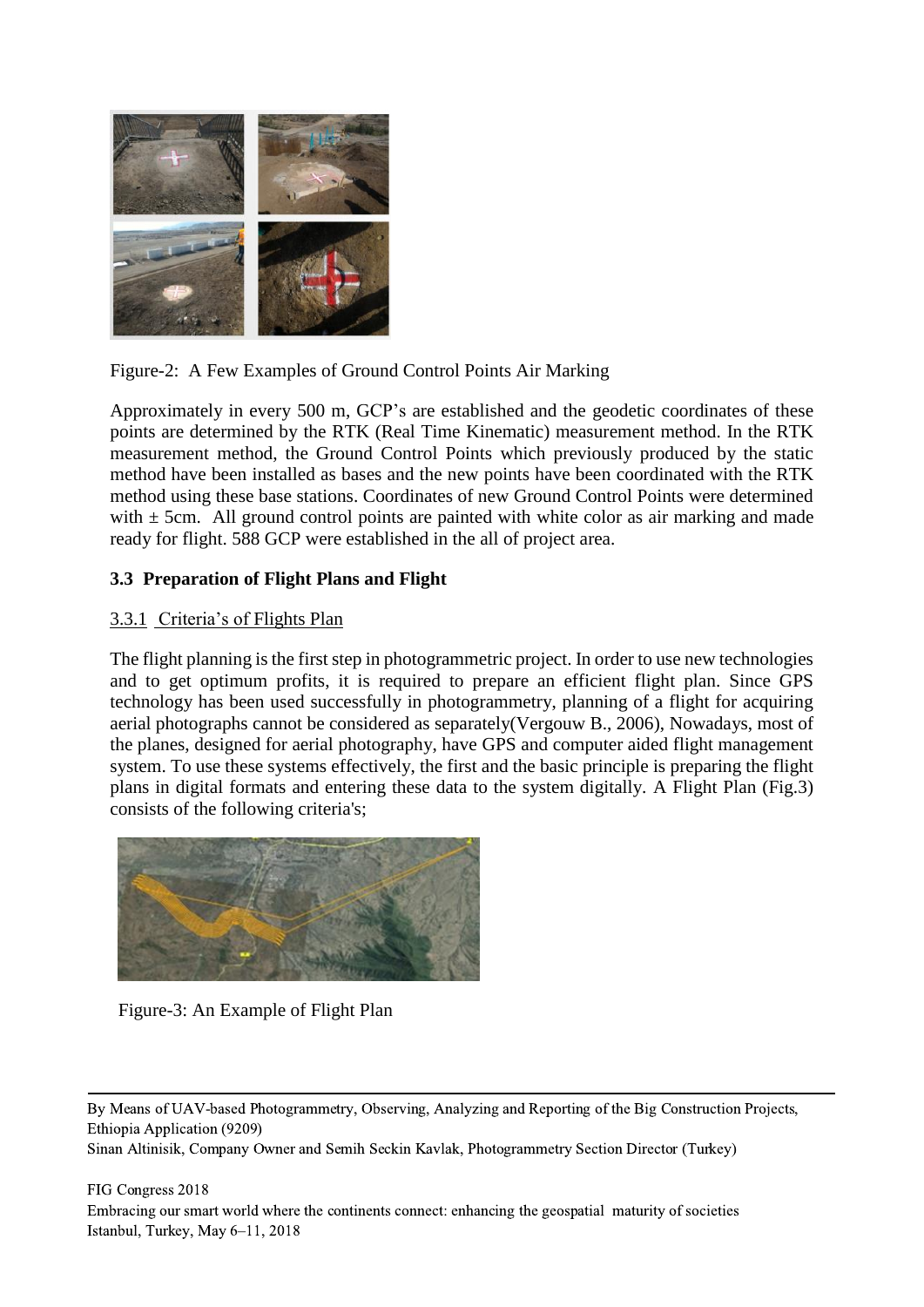- Desired Ground Sampling Distance (GSD)
- Project boundaries
- Topography
- Camera and lens used (sensor size and focal length)
- Flight endurance of the UAV
- Current laws and regulations (max. flight height etc.)
- Side and forward overlap percentages

Flight plans in this project have been prepared taking into consideration the above criteria's.

#### 3.3.2 Flight

Between 20 and 25 February 2016, a flight of route of 270 km was performed. A total of 860km was flown and 28.875 pictures were taken.

#### 3.3.3 UAV Platform Used

The fixed-wing UAV platform used for the image data acquisition in project is shown in Figure 4, Technical Specifications in Table 3.

Fixed-wing is a term mainly used in the aviation industry to define aircraft that use fixed, static wings in combination with forward airspeed to generate lift(Vergouw B., 2006).



Figure-4: UAV

By Means of UAV-based Photogrammetry, Observing, Analyzing and Reporting of the Big Construction Projects, Ethiopia Application (9209) Sinan Altinisik, Company Owner and Semih Seckin Kavlak, Photogrammetry Section Director (Turkey)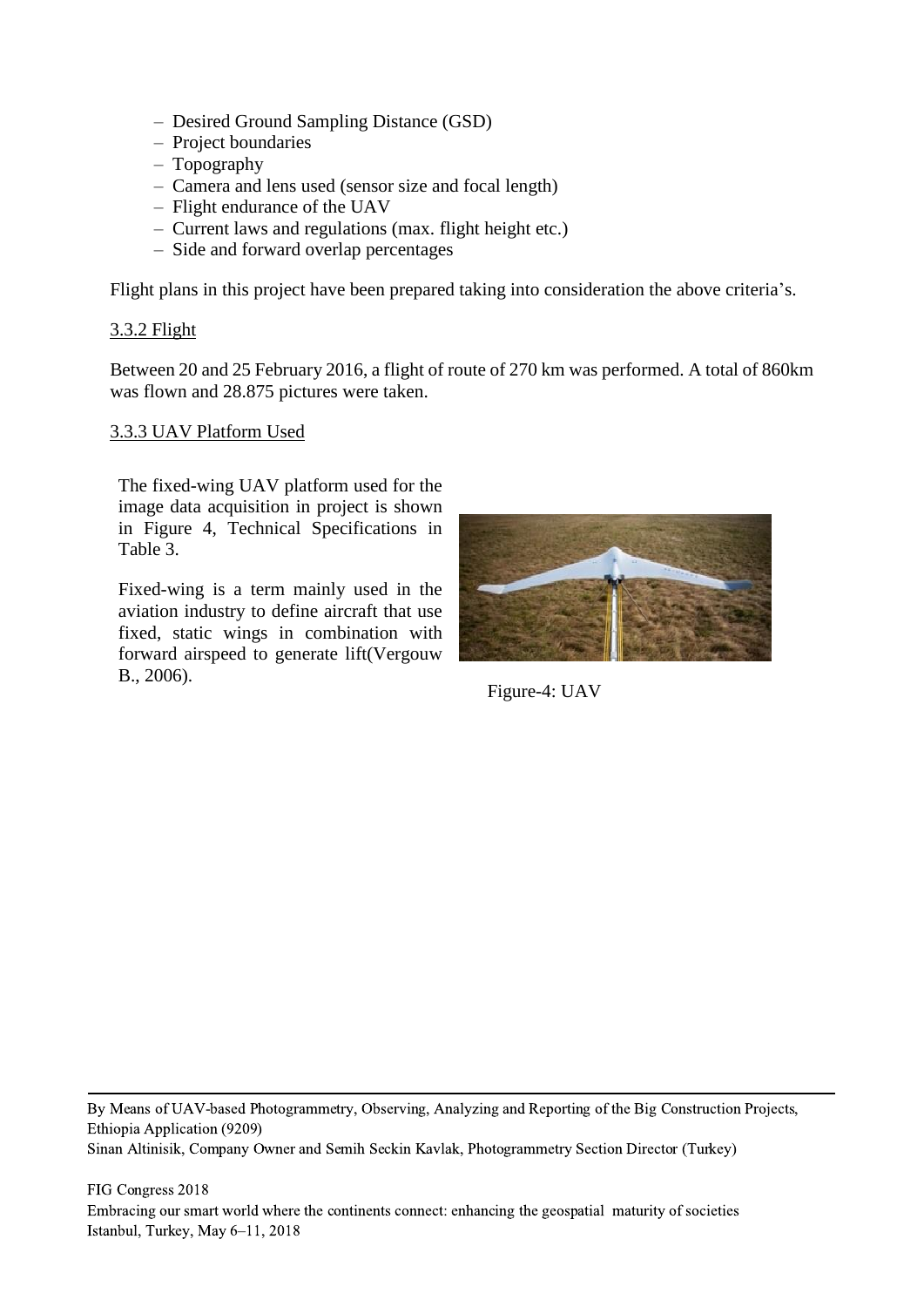Table-3: UAV Technical Specifications

| Parameter                    | Value                            |
|------------------------------|----------------------------------|
|                              |                                  |
| Duration of the Flight       | 160 minutes                      |
|                              |                                  |
| Camera / Sensor              | Sony A6000                       |
|                              |                                  |
| Data Link Distance           | $40 \mathrm{km}$                 |
|                              |                                  |
| Launch                       | Catapult                         |
|                              |                                  |
| Landing                      | Parachute / Belly (skid) landing |
|                              |                                  |
| Body frame material          | Carbon/Kevlar                    |
|                              |                                  |
| Wind Durability              | 33 knots                         |
|                              |                                  |
| <b>Operating Temperature</b> | $-25C$ between $+45C$            |

## **3.4 Photogrammetric Data Process Activities**

After passing through the following stages beloved, results data were obtained from the photographs taken by the UAV.

- Taking of aerial photographs by using UAV (RAW, JPEG format)
- Processing RTK data of captured photos. (Post-processing)
- Detection of faulty and unnecessary photos and radiometric corrections
- Aerial Triangulation and adjustment by using Pix4D software
- Quality Control of Aerial Triangulation
- Point Cloud Generation
- Digital Surface Model (DSM) and Colored True Orthophoto Production
- Dense Cloud Classification and DTM generation
- Volume Calculations

### 3.4.1 Image Radiometry

The radiometric quality of the images is critical in order to enable the application of quantitative remote sensing methodologies for a successful estimation of biophysical parameters from remote sensing imagery (Berni J.A., 2013).

By Means of UAV-based Photogrammetry, Observing, Analyzing and Reporting of the Big Construction Projects, Ethiopia Application (9209)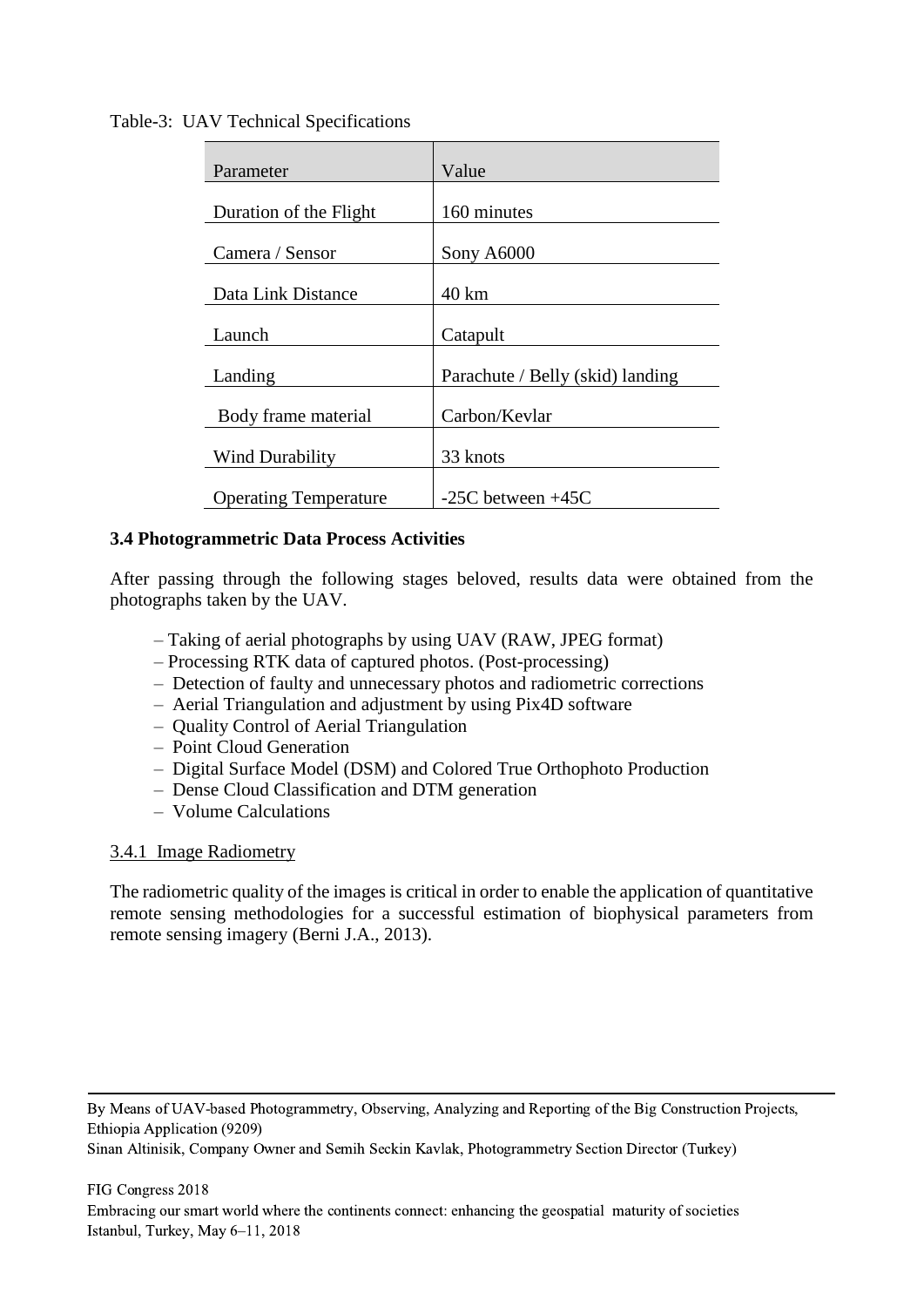Photographs obtained using UAV (Fig. 4). were recorded in RAW data format. Thus, it is possible to improve the obtained photographs with radiometric correction processes. Radiometric correction was performed by CaptureOne software and photographs shown in Fig.5 and Fig.6 were obtained.



Figure-5: Before Correction Figure-6: After Correction

## 3.4.2 Block Adjustment and Aerial Triangulation

Automatic Aerial Triangulation (AAT) to determine the orientation of the captured images usually is the first step of photogrammetric evaluation. The traditional, long established and proven photogrammetric AAT software was not able to process UAV blocks (Qin, R., 2013). Commercially UAV software systems to solve this task are available for more than a decade (Tang, L., 1997).

Pix4D software is used for Bundle Block Adjustment. The main purpose of the aerial triangulation (Fig.7) is to find the geodetic coordinates  $(X, Y, Z)$  and orientation Yaw Pitch Roll angles (Omega, Phi, Kappa) of the photo center points using GPS, IMU data and ground control points.



Figure-7: Steps in Data Process

In this stage called "Initial Processing"(Fig.8), the algorithms and operations applied to the background can be listed as follows.

By Means of UAV-based Photogrammetry, Observing, Analyzing and Reporting of the Big Construction Projects, Ethiopia Application (9209)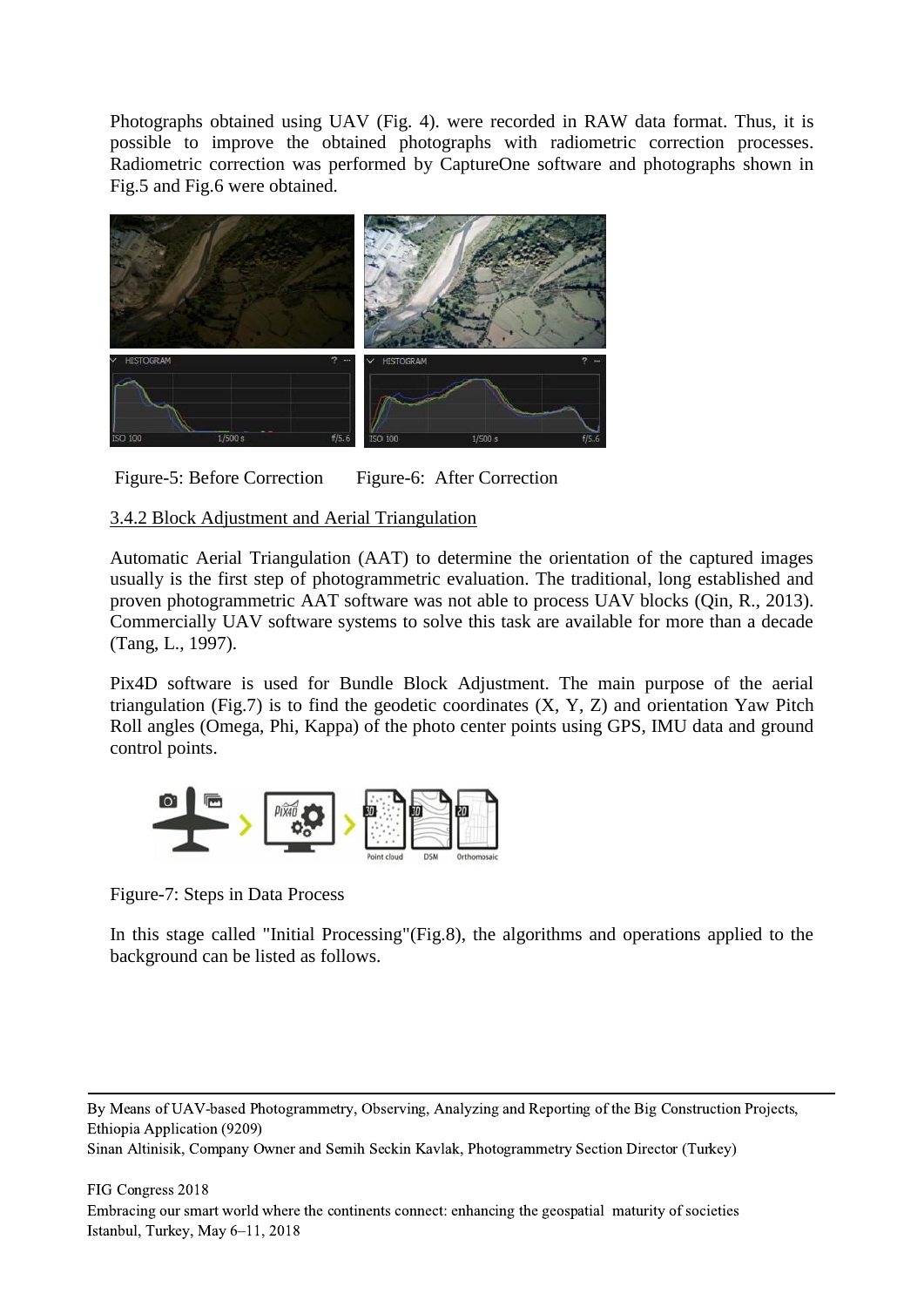

Figure-8: Initial Processing

- Keypoint Extraction: Finding similar points between pairs of images
- Keypoint Matching: Matching up this keypoints with images
- Camera Model Optimization: Calculation of camera internal and external parameters
- Geolocation GPS/GCP: Geolocation of photographs using GPS and ground control points

The adjustment results (Fig.9) for a sample block of approximately 15 km long are realized as follows.



Figure-9: Adjustment Results

By Means of UAV-based Photogrammetry, Observing, Analyzing and Reporting of the Big Construction Projects, Ethiopia Application (9209)

Sinan Altinisik, Company Owner and Semih Seckin Kavlak, Photogrammetry Section Director (Turkey)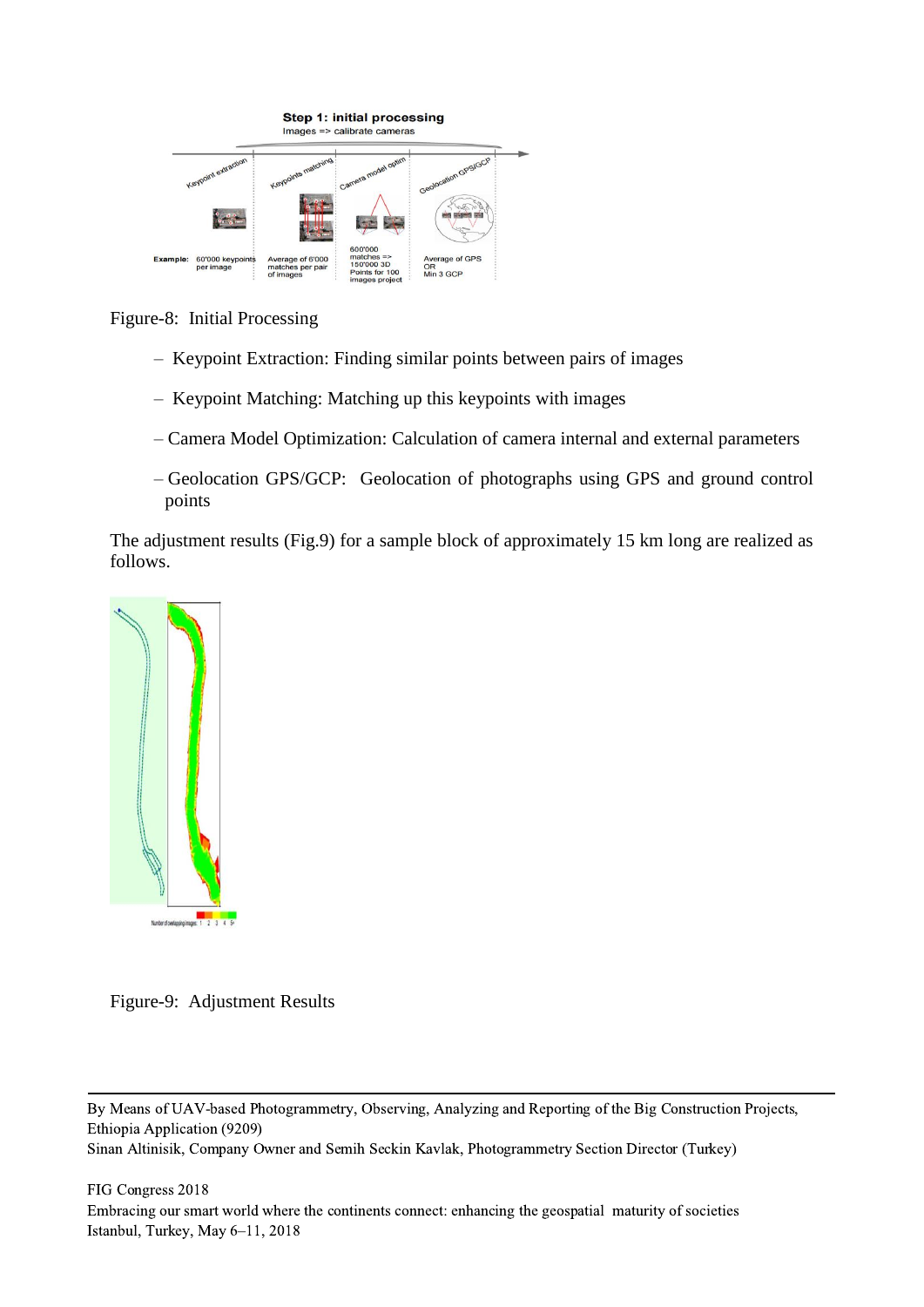| <b>GCP Name</b> | Error X<br>(m) | <b>Error</b><br>Y(m) | <b>Error</b><br>$\mathbf{Z}(\mathbf{m})$ | Projection<br>Error (pixel) |
|-----------------|----------------|----------------------|------------------------------------------|-----------------------------|
| 149360 (3D)     | 0.001          | 0.002                | 0.007                                    | 0.766                       |
| 149660 (3D)     | $-0.001$       | 0.004                | $-0.015$                                 | 0.590                       |
| 150480 (3D)     | 0.024          | $-0.031$             | 0.055                                    | 0.373                       |
| 150730 (3D)     | $-0.067$       | 0.045                | $-0.077$                                 | 0.228                       |
| 151000 (3D)     | 0.065          | $-0.017$             | 0.057                                    | 0.866                       |
| 151480 (3D)     | $-0.024$       | 0.011                | 0.029                                    | 0.430                       |
| 151870 (3D)     | 0.033          | $-0.039$             | $-0.032$                                 | 0.005                       |
| 152450 (3D)     | $-0.028$       | 0.040                | $-0.058$                                 | 1.311                       |
| 152870 (3D)     | 0.028          | $-0.023$             | $-0.047$                                 | 0.328                       |
| 153230 (3D)     | 0.000          | 0.005                | $-0.000$                                 | 0.520                       |
| 153900 (3D)     | $-0.019$       | $-0.022$             | 0.006                                    | 0.365                       |
| 154010 (3D)     | 0.029          | 0.003                | 0.005                                    | 0.649                       |
| 154050 (3D)     | 0.013          | 0.026                | 0.036                                    | 0.179                       |
| 154100 (3D)     | $-0.016$       | 0.007                | 0.019                                    | 0.261                       |
| 155520 (3D)     | 0.021          | 0.006                | 0.022                                    | 0.496                       |
| 155650 (3D)     | $-0.011$       | $-0.002$             | 0.003                                    | 0.708                       |
| 157400 (3D)     | $-0.000$       | 0.001                | $-0.000$                                 | 0.436                       |
| 157750 (3D)     | 0.005          | $-0.012$             | $-0.006$                                 | 0.412                       |
| 158050 (3D)     | $-0.020$       | $-0.016$             | 0.009                                    | 0.377                       |

Table-4: Root Mean Square Errors of Ground Control Points

By Means of UAV-based Photogrammetry, Observing, Analyzing and Reporting of the Big Construction Projects, Ethiopia Application (9209)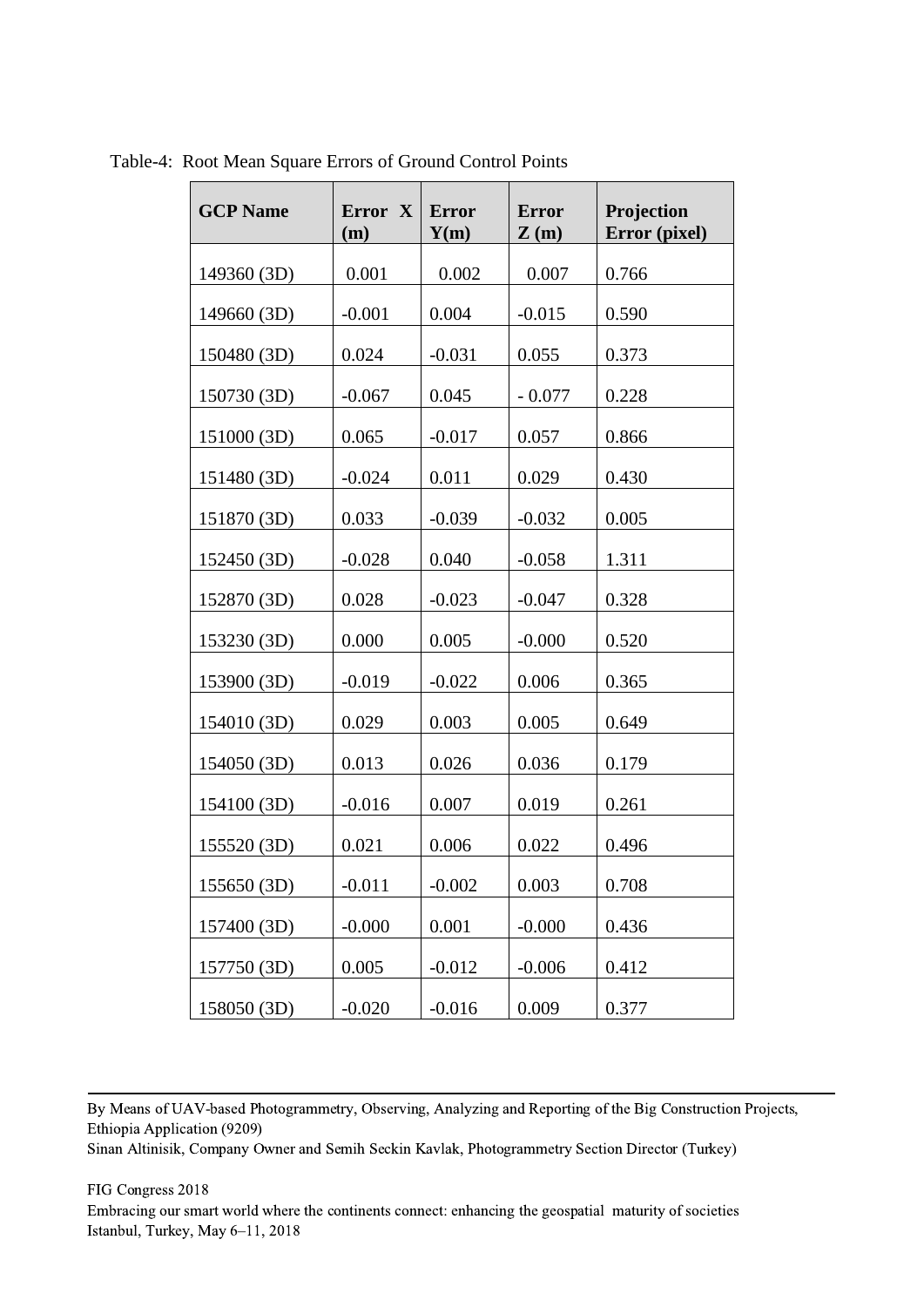| 158400 (3D)          | 0.008    | $-0.005$ | 0.004    | 0.396 |
|----------------------|----------|----------|----------|-------|
| 158600 (3D)          | $-0.025$ | 0.002    | 0.009    | 0.120 |
| 158900 (3D)          | 0.013    | 0.003    | $-0.031$ | 0.748 |
| 159100 (3D)          | 0.002    | 0.012    | 0.045    | 1.258 |
| 159350 (3D)          | $-0.012$ | $-0.014$ | 0.006    | 0.477 |
| 159981 (3D)          | $-0.009$ | $-0.004$ | 0.021    | 0.308 |
| 160790 (3D)          | 0.006    | 0.003    | 0.008    | 0.425 |
| 161350 (3D)          | $-0.007$ | $-0.003$ | 0.003    | 0.344 |
| 162100 (3D)          | 0.011    | 0.004    | 0.006    | 0.480 |
| 163220 (3D)          | 0.006    | $-0.003$ | 0.004    | 0.415 |
| 163610 (3D)          | $-0.003$ | 0.007    | $-0.007$ | 0.334 |
| 163981 (3D)          | $-0.009$ | $-0.012$ | 0.000    | 0.500 |
| 163982 (3D)          | 0.026    | 0.017    | $-0.036$ | 0.505 |
| 2203 (3D)            | $-0.008$ | $-0.004$ | $-0.007$ | 0.191 |
| 156400 (3D)          | $-0.000$ | 0.002    | 0.002    | 0.316 |
| 2204 (3D)            | 0.002    | 0.001    | 0.002    | 0.249 |
| BH157950 (3D)        | 0.019    | 0.025    | 0.051    | 0.615 |
| BH159600 (3D)        | 0.009    | 0.010    | $-0.002$ | 0.156 |
| 2208 (3D)            | $-0.012$ | 0.005    | 0.002    | 0.286 |
| Mean (m)             | 0.001014 | 0.000779 | 0.003312 |       |
| Sigma(m)             | 0.021329 | 0.016103 | 0.027617 |       |
| <b>RMS</b> Error (m) | 0.021353 | 0.016121 | .027815  |       |

By Means of UAV-based Photogrammetry, Observing, Analyzing and Reporting of the Big Construction Projects, Ethiopia Application (9209)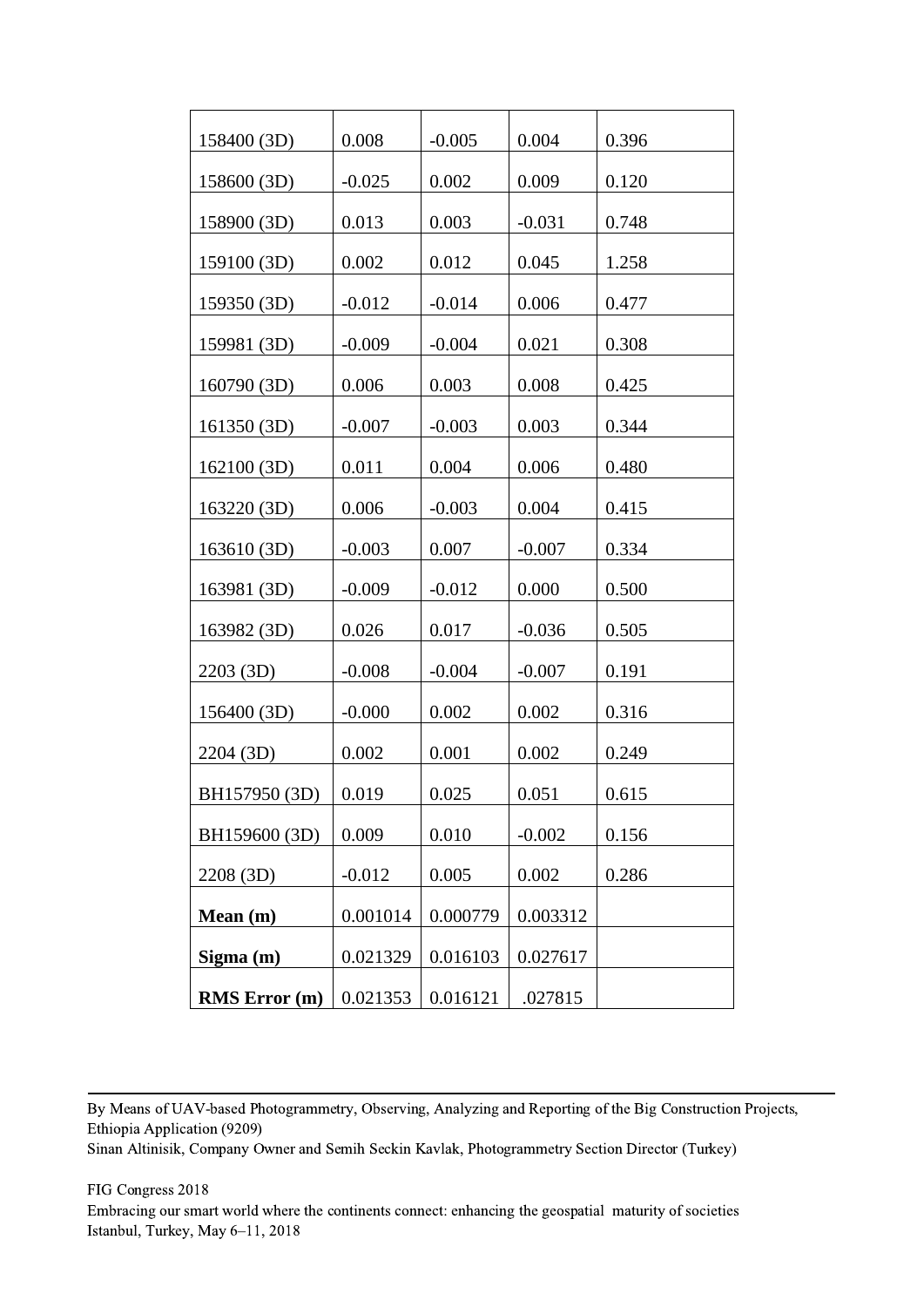As can be understood from the table, the horizontal and vertical root mean square errors (RMSEs) of Ground Control Points were realized as +/- 2 cm and +/- 3 cm. and the camera parameters are also calculated as follows.

|                         | Focal<br>Length                        | Principal<br>Point x                 | Principal<br>Point y                    | R1                                    | R <sub>2</sub>         | R <sub>3</sub>                        | T1               | T2                     |
|-------------------------|----------------------------------------|--------------------------------------|-----------------------------------------|---------------------------------------|------------------------|---------------------------------------|------------------|------------------------|
|                         |                                        |                                      |                                         |                                       |                        |                                       |                  |                        |
| Initial<br>Values       | 3.752.228<br>(pixel)                   | 2.736.000<br>(pixel)                 | $1.824.000$ (pix<br>el)                 | 0.00<br>$\Omega$                      | 0.00<br>$\theta$       | 0.00<br>$\overline{0}$                | 0.00<br>$\theta$ | 0.00<br>$\overline{0}$ |
|                         | $16.000$ (mm)                          | $11.667$ (mm)                        | $7.778$ (mm)                            |                                       |                        |                                       |                  |                        |
| Optimiz<br>ed<br>Values | 3.788.726(pix)<br>el)<br>$16.156$ (mm) | 2.632.044pix<br>el)<br>$11.223$ (mm) | $1.769.007$ (pix<br>el)<br>$7.543$ (mm) | $\overline{\phantom{a}}$<br>0.01<br>9 | 0.03<br>$\overline{0}$ | $\overline{\phantom{a}}$<br>0.01<br>6 | 0.00<br>1        | 0.00<br>$\overline{2}$ |

#### Table-5: Camera Parameters

#### 3.4.3. Point Clouds and Digital Surface Model (DSM) Generation

Digital surface models (DSM) and orthophotos are the two main mapping products of UAV photogrammetry and remote sensing. In principle, once images are oriented and, possibly, calibrated, deriving DSM and orthophotos are routine tasks that have already been automated in photogrammetry and remote sensing since more than 20 years ago (Krzystek, P., 1991). Technically point cloud is a data base containing points in three-dimensional coordinate system. However from the typical workflow perspective the only important thing is, that point cloud is a very accurate digital record of an object or space. It is saved in form of a very large number of points that cover surfaces of a sensed object.

In aerial adjustment, Point cloud is generated from photographs of which geodetic coordinates (X, Y, Z) and orientation Yaw Pitch Roll angles (Omega, Phi, Kappa) are combined and precisely calculated. The Pix4D software generates point cloud in the form of DSM after balancing, and is offered to the user with a Point Cloud frequency option (Fig..10).



#### Figure 10. Photos-Point Cloud Schematic

For this project, Point Cloud Generation has been referred as 2 pixel intervals.

By Means of UAV-based Photogrammetry, Observing, Analyzing and Reporting of the Big Construction Projects, Ethiopia Application (9209)

Sinan Altinisik, Company Owner and Semih Seckin Kavlak, Photogrammetry Section Director (Turkey)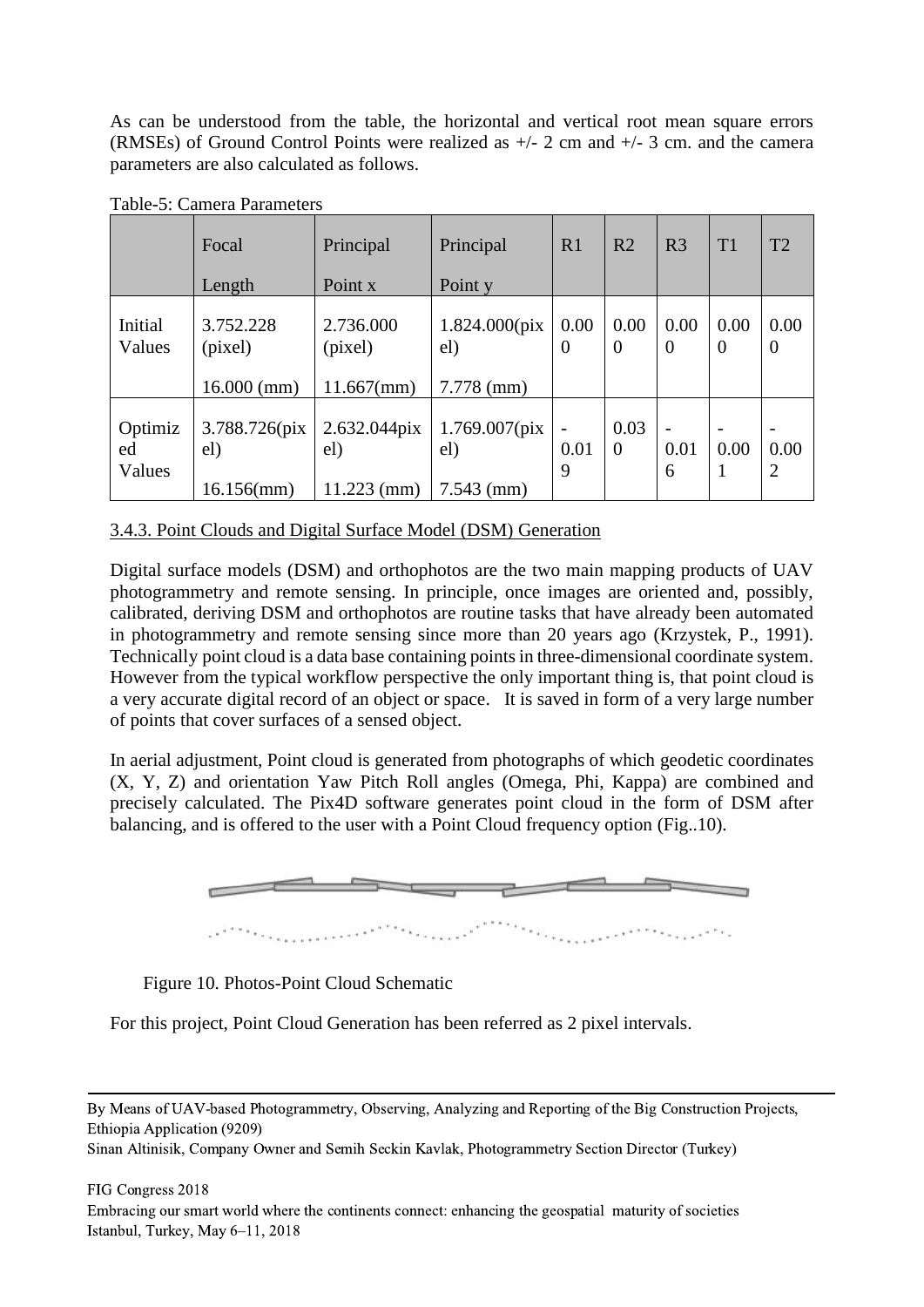## 3.4.4. Point Cloud Classification and Digital Terrain Model (DTM) Generation

The most critical and longest process in the project is point cloud classification. The raw point cloud generated in Pix4D is divided into Ground and Default classes by the operators. The process steps in the Point Cloud classification "(Fig.11) are as follows:

- Application of the automatic classification macro to the Raw Point Cloud for batch processing in Terrasolid Software
- Rough Orthophoto Creation
- Cleaning and / or correction of defect points in the ground class that are automatically separated
- Quality Control of Point Cloud Classification
- Final Orthophoto Creation

The obtained DTM cannot be used directly in CAD / GIS software because of it is composed of many points. For this reason, sampling should be done without compromising on neither accuracy nor loss of data. This process is called "Model Key Point" creation Creating "Model Keypoint" (Fig.12) to point of the sparse model without losing details of the terrain.





Figure 11. Point Cloud Classification Figure 12. Model Keypoints

### **3.5. Orthophoto and Digital Surface Model (DSM) Production**

Following the production of Point Cloud, DSM has been developed. The DSM data consisting of all the details on the ground was created in Geotiff format. Through the Pix4D software "Mosaic Editor" tool, the final orthophoto production has been completed by eliminating both color and geometric defects. In the Fig.14, the conceptual difference between DSM and DTM has been tried to be expressed. Often they can be confusing and also misinterpreted to mean the same thing.

By Means of UAV-based Photogrammetry, Observing, Analyzing and Reporting of the Big Construction Projects, Ethiopia Application (9209) Sinan Altinisik, Company Owner and Semih Seckin Kavlak, Photogrammetry Section Director (Turkey)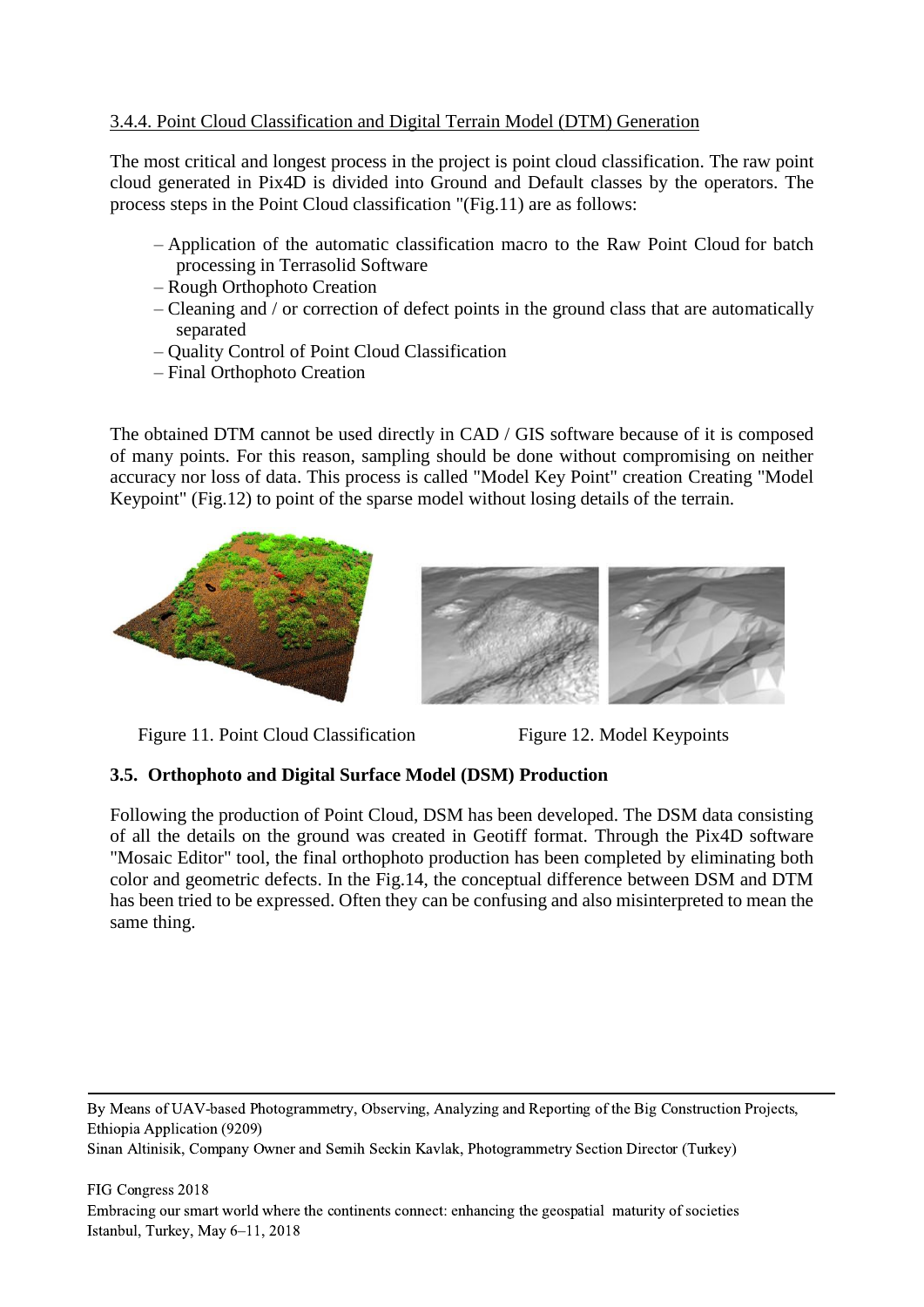## 3.5.1 Digital Terrain Model (DTM)

A DTM is that represents the elevation of the bare earth without taking into account any overground features (e.g. trees, buildings). The DTM data of the Kombolcha/Ethiopia station area in the scope of the project is shown in Figure 13.



Figure-13: DTM (Digital Terrain Model)

### 3.5.2 Digital Surface Model (DSM)

A DSM is that represents the elevation of the surface a remote sensing system will first meet (i.e. when aerial photography is undertaken the top of a building, forest, etc.). Thus, the resulting DSM includes (Fig.14) the elevation of the bare earth terrain plus the natural (e.g. trees, shrubs) and man-made features (e.g. buildings).



Figure-14: Conceptual Display of DTM & DSM

Digital Terrain Models (DTMs) are getting more and more important in geographical data processing and analysis: they allow modelling, analysis and visualization of phenomena related to the territory morphology. DTM accuracy should be consider to purpose of projects. The term precision is considered as a component of accuracy, related to the scale, resolution, and also to the generalization of datasets (Podobnikar T. 2005)

## **3.6 Calculate the Volume of Cut/Fill and Analyzing &Reporting**

One of the result products of digital terrain models is volume. Calculating the volume can be calculated as described below in different ways according to data rate and data order. (Yanalak, 1997).

By Means of UAV-based Photogrammetry, Observing, Analyzing and Reporting of the Big Construction Projects, Ethiopia Application (9209)

```
Sinan Altinisik, Company Owner and Semih Seckin Kavlak, Photogrammetry Section Director (Turkey)
```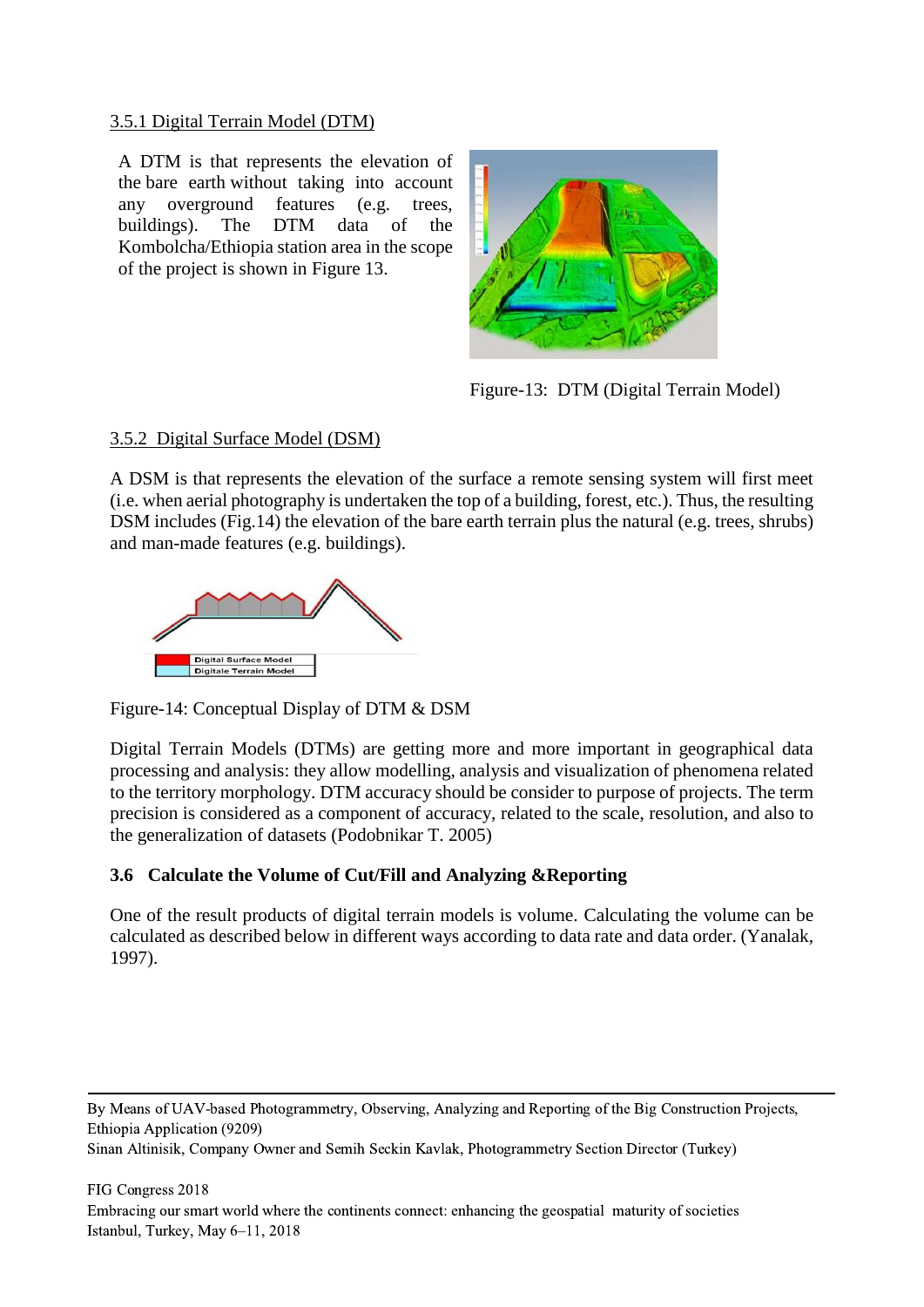- Calculating the volume of excavations from contour lines
- Calculating the volume using Parallel Cross Sections
- Calculating the volumes by Random Distributed Data

In our project, Cut / Fill volumes were determined according to Volume Account with Parallel Sections. In the following figure (Fig.15); the surfaces defined as red line shows the project height, the surfaces referred to as black line shows the actual digital terrain height obtained with the UAV flights.



Figure-15: Project Surface

The scanned area between 2 red&black lines is cutting and filling areas. Where black height is greater than red height, the terrain will be cut up to the red level, where black height is below the red height, these areas will be filled up to the red level.

Calculations the volume of cube were performed using Bentley InRoads software. By using excavation level (Fig.16), project level and raw terrain level (Fig.17) Obtained with flight data are used; amount of excavation and remaining excavation amounts as of the date of the flight are reported on each kilometer basis.



Figure-16: An Example of Cross Section Figure-17: Example of Length Section



Orthophoto and DTM data of the station area are shown in Fig.18 and Fig.19. Cube calculations in this area were made by taking the cross sections with 5m intervals (Fig.20).

By Means of UAV-based Photogrammetry, Observing, Analyzing and Reporting of the Big Construction Projects, Ethiopia Application (9209)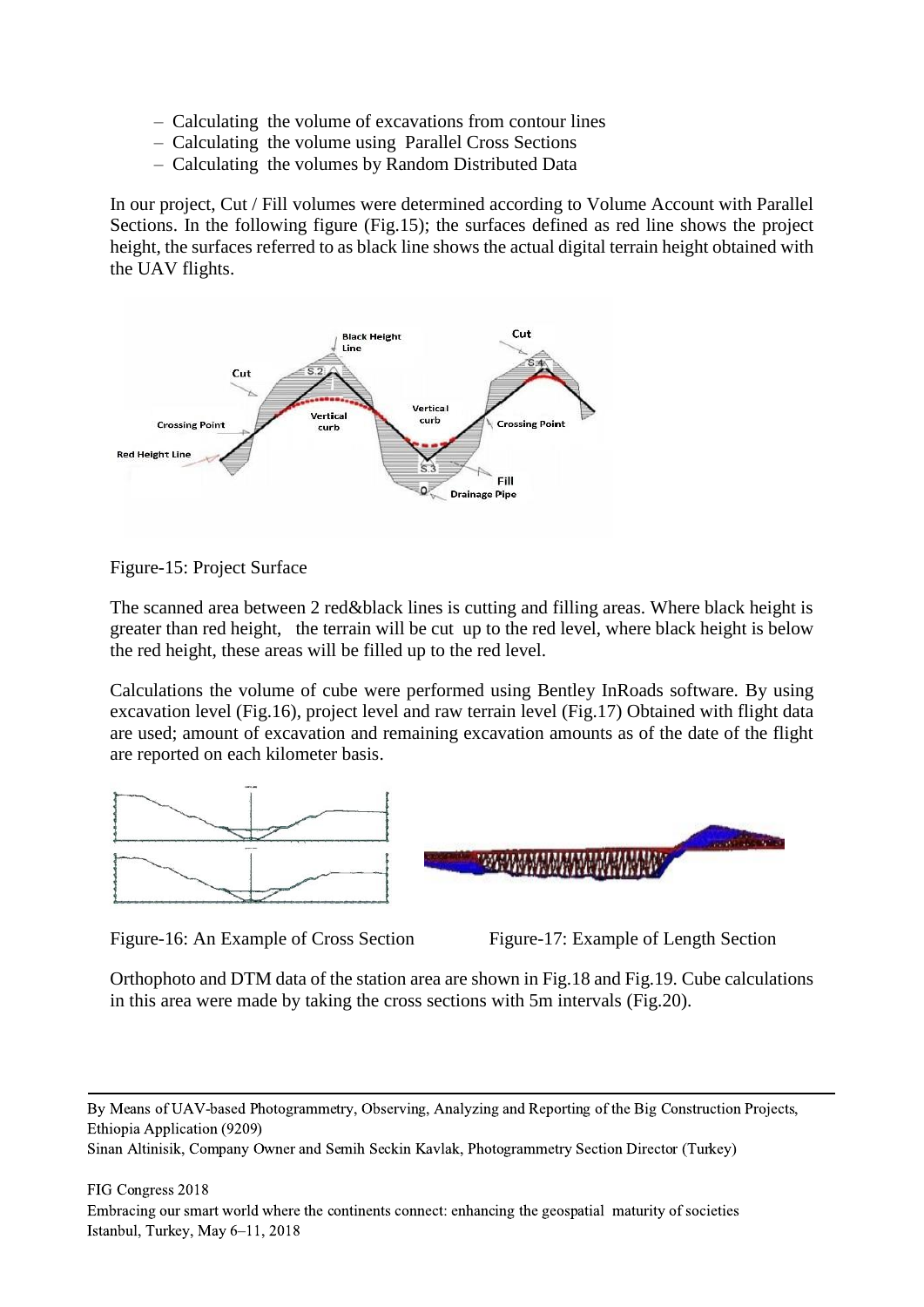

Figure-18: Station Region DTM Figure-19: Station Region Orthophoto



Figure-20: Cross Section with 5 m. intervals

## **CONCLUSIONS**

Owing to the final products obtained at the end of the project, project managers made better planning and made more accurate decisions, At this point, the possible cost and time losses were prevented. The duration of the project was 40 days including total flights considering the high accuracy of the obtained data, time and cost advantages, it is evaluated that the UAV-Based Photogrammetry can meet all kinds of mapping needs of such projects.

It is seen in this study, although UAV photogrammetry has many advantages relative to field surveying. Highly overlapped vertical aerial images of UAV photogrammetry are capable to make higher dense and more reliable spatial products (Saadatseresht, M. 2015).

UAV photogrammetry is a faster method for making higher quality, more reliable, and more diversity of products with legal validity, it costs several times less than field surveying due to its process automation without any huge field workings. Major advantages of UAVs compared to manned aircraft systems are that UAVs can be used in high risk situations without endangering a human life and inaccessible areas, at low altitude and at flight profiles close to the objects where manned systems cannot be flown (Eisenbeiss, H., 2009). Sauerbier et al. (2010) conducted documentation works in three different archaeological field using two different UAVs. Accuracy of the data obtained have been examined and as a result of the tests it has been confirmed that UAV can be used in the archaeological and cultural heritage works.

By Means of UAV-based Photogrammetry, Observing, Analyzing and Reporting of the Big Construction Projects, Ethiopia Application (9209)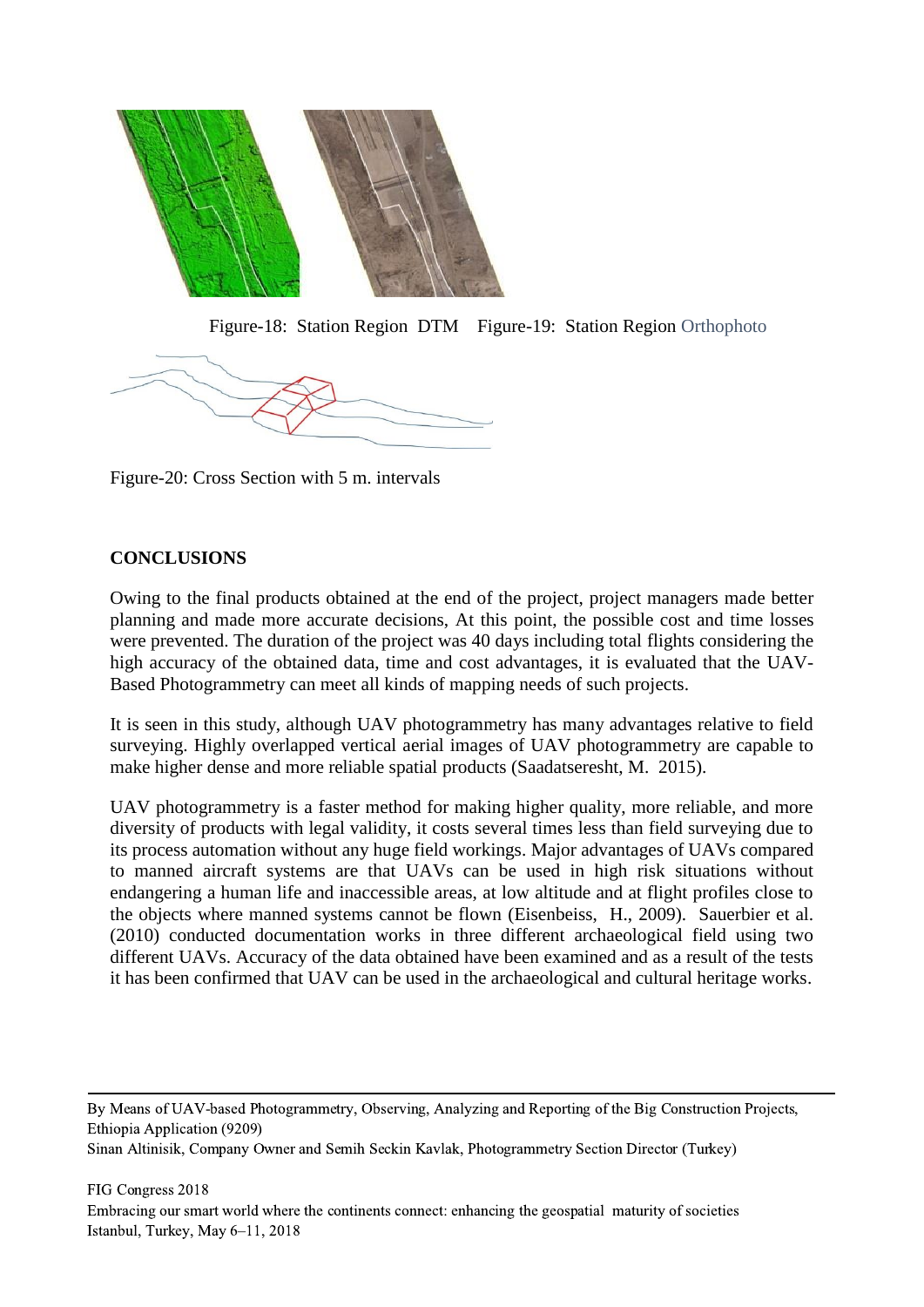Similarly, Turner et al. (2011), they obtained high-resolution images by using UAV, in Frogmore Creek vineyards of South Tazmany. Utilizing these images obtained through the UAV's, it has been shown that information such as the development of grapes, whether or not the area is diseased can be obtained much more easily and much more quickly. Niethammer et al. (2010), using the photos taken by the UAV in Super-Sauza France, he has created the digital terrain model of that risky area which it is active since 1970. Ying-Cheng et al. (2011), they produced a high-precision topographic map of an island in China using images being obtained from UAV. Rokhmana (2017) obtained geoinformation data needed to evaluate the impact area of Indonesia by using UAV, which are various kinds of natural disasters happen.

As can be seen, the accuracy and advantages of the data obtained through the UAVs make the UAVs a serious alternative to conventional surveying planes in topographic map production.

By Means of UAV-based Photogrammetry, Observing, Analyzing and Reporting of the Big Construction Projects, Ethiopia Application (9209) Sinan Altinisik, Company Owner and Semih Seckin Kavlak, Photogrammetry Section Director (Turkey)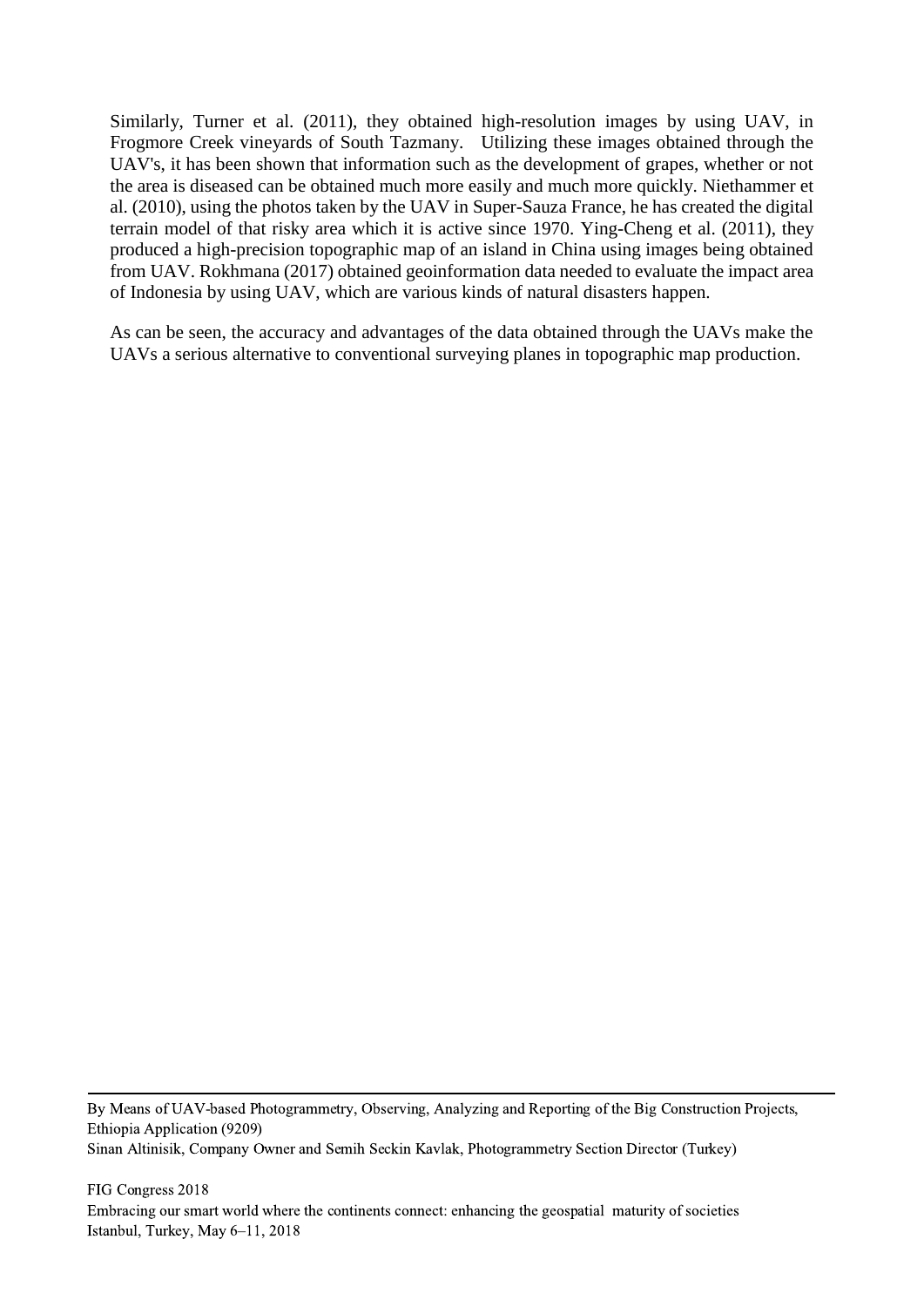#### **REFERENCES**

BERNI J.A., SUAREZ L, DUGO G., FERERES E., (2013): Remote Sensing of Vegetation From UAV Platforms Using Lightweight Multispectral and Thermal Imaging Sensors, Inter-Commission WG I/V.

COMERT, R., AYDAN U., SENKAL E. (2012): Unmanned Aerial Vehicles Usage Areas and Future Expectattions, 4.GIS Symposium ,16-19 October 2012, Zonguldak .

COLOMINA, I., and MOLINA, P, (2014): Unmanned Aerial Systems for Photogrammetry and Remote Sensing: a Review, ISPRS Journal of Photogrammetry and Remote Sensing, 92:82–95.

DEMIREL A.S., AKDENIZ H., AKSU O.,(2007): Two Functional Software for Internal use; Flight Planning and Presenting of Digital Orthophotos, Harita Genel Komutanlıgı, 06100 Cebeci Ankara, Turkey - (sdemirel, hakdeniz, oaksu)@hgk.mil.tr Commission IV, WG IV/5.

EISENBEISS, H., LAMBERS, K., SAUERBIER, M., (2005): Photogrammetric recording of the archaeological site of Pinchango Alto (Palpa, Peru) using a mini helicopter (UAV). In: Proc. of the 33rd CAA Conference, Tomar, Portugal.

EISENBEISS, H.,(2009): Doctoral Thesis "UAV photogrammetry" Permanent Link: [https://doi.org/10.3929/ethz-a-005939264.](https://doi.org/10.3929/ethz-a-005939264)

HONGOH, D., KAJIWARA, K., and HONDA, Y.,(2001): Developing ground truth measurement system using rc helicopter and brdf model in forest area. In: 22nd Asian Conference on Remote Sensing, Vol. 5, Sigapore, p. 9.

KRZYSTEK, P.,(1991): Fully Automatic Measurement of Digital Elevation Models with MATCH-T. In: 43rd Photogrammetric Week. Institut für Photogrammetrie, Universität Stuttgart, Stuttgart, Germany, pp. 205–211.

PRZYBILLA, H.-J. and WESTER-EBBINGHAUS, W.,(1979): Bildflug mit ferngelenktem Kleinflugzeug. Bildmessung und Luftbildwesen, Zeitschrift fuer Photogrammetrie und Fernerkundung, 47(5), pp. 135-140.

ROKHMANA C.A., ANDARU R.,(2017): [AIP Conference Proceedings](http://aip.scitation.org/journal/apc) 1857, 100009 [https://doi.org/10.1063/1.4987115.](https://doi.org/10.1063/1.4987115)

SAADATSERESHT, M. , A.H. HASHEMPOURB , M. HASANLOUA, (2015): UAV Photoggrammetry: A Practical Solution For Mapping Projects, The International Archives of the Photogrammetry, Remote Sensing and Spatial Information Sciences, Volume XL-1/W5, 2015 International Conference on Sensors & Models in Remote Sensing & Photogrammetry, 23–25 Nov 2015, Kish Island, Iran.

By Means of UAV-based Photogrammetry, Observing, Analyzing and Reporting of the Big Construction Projects, Ethiopia Application (9209)

Sinan Altinisik, Company Owner and Semih Seckin Kavlak, Photogrammetry Section Director (Turkey)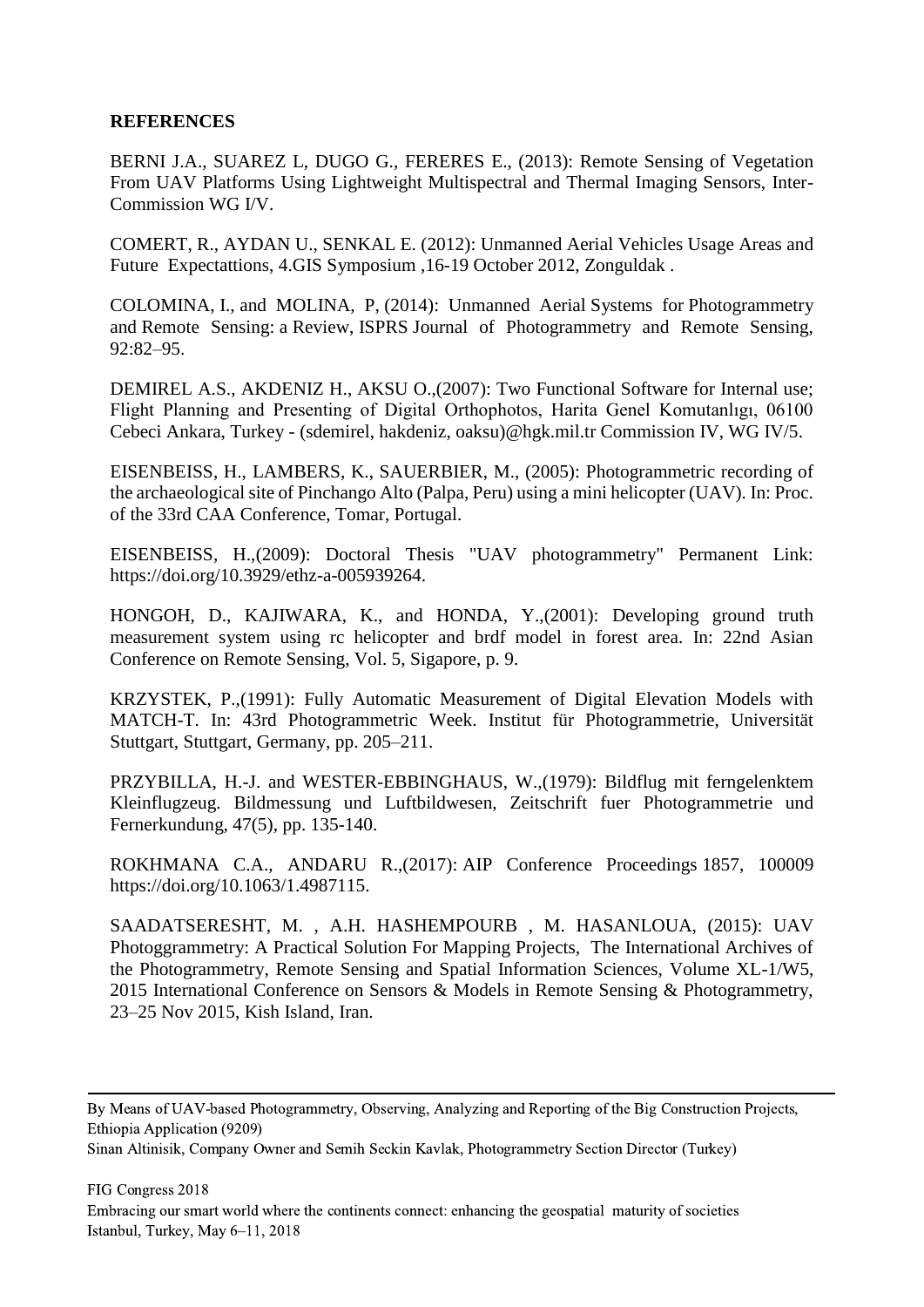SAUERBIER, M. And H. EISENBEISS, (2010): UAVs For The Documentation of Archaeological Excavations, International Archives Of Photogrammetry, Remote Sensing And Spatial Information Sciences 38(Part 5).

QIN, R., GRUN, A.,HUANG,X.,(2013):UAV Project–Building a Reality-Based 3D Model.Coordinates 9,19–25.

RANGO, A., LALIBERTE, A., STEELE, C., HERRICK J. E., BESTELMEYER B., SCHMUGGE T., ROANHORSE A., JENKINS V., (2006).Using Unmanned Aerial Vehicles for Rangelands: Current Applications and Future Potentials. Environmental Practice 8(3): 159.

PODOBNIKAR T.,(2005): Production of Integrated Digital Terrain Model From Multiple Datasets of Different Quality, IJGIS, 19/1, 71–86.

NIETHAMMER, U., ROTHMUND, S., JAMES, M. R., TRAVELLETTI, J., & Joswig, M. , (2010): UAV-based remote sensing of landslides. International Archives of Photogrammetry, Remote Sensing and Spatial Information Sciences, 38(Part 5), 496-501.

TANG, L., BRAUN, J., DEBITSCH, R.,(1997): Automatic Aerotriangulation - Concept, Realization and Results. ISPRS Journal of Photogrammetry & Remote Sensing 52, 120- 130.

TURNER, D., A. LUCIEER,(2011): Development Of An Unmanned Aerial Vehicle (UAV) For Hyper-Resolution Vineyard Mapping Based On Visible, Multispectral And Thermal İmagery.

VERGOUW B., NAGEL H., BONDT G., and CUSTERS B.,(2006): Drone Technology: Types, Payloads, Applications, Frequency Spectrum Issues and Future Developments [www.springer.com/cda/9789462651319-c2.pdf.](http://www.springer.com/cda/9789462651319-c2.pdf)

YING-CHENG,L., DONG-MEI.Y., (2011): Aerial Photograpy Technology in İsland Topografic Mapping, International Symposium on İmage and Data Fusion (ISIDF),pp,11-4.

### **BIOGRAPHICAL NOTES**

#### **B.Sc. Sinan ALTINISIK**

1988 – 1992 Yildiz Technical University, Geodesy and Photogrammetry Eng., ISTANBUL, Professional Experience - Pioneered Areas

– UAV Based on Photogrammetry Technologies Specialist : Through the latest state of the his owned UAV with high technology, having great experience in the ongoing delivery of services to its users about all kinds of applications.

– Airborne Lidar (Light Detection and Ranging) Survey and Mobile Laser Scanning Technologies Specialist : To have a great experience at all phases of fastly, accurately and cost effectively production with LIDAR Technologies.

By Means of UAV-based Photogrammetry, Observing, Analyzing and Reporting of the Big Construction Projects, Ethiopia Application (9209)

Sinan Altinisik, Company Owner and Semih Seckin Kavlak, Photogrammetry Section Director (Turkey)